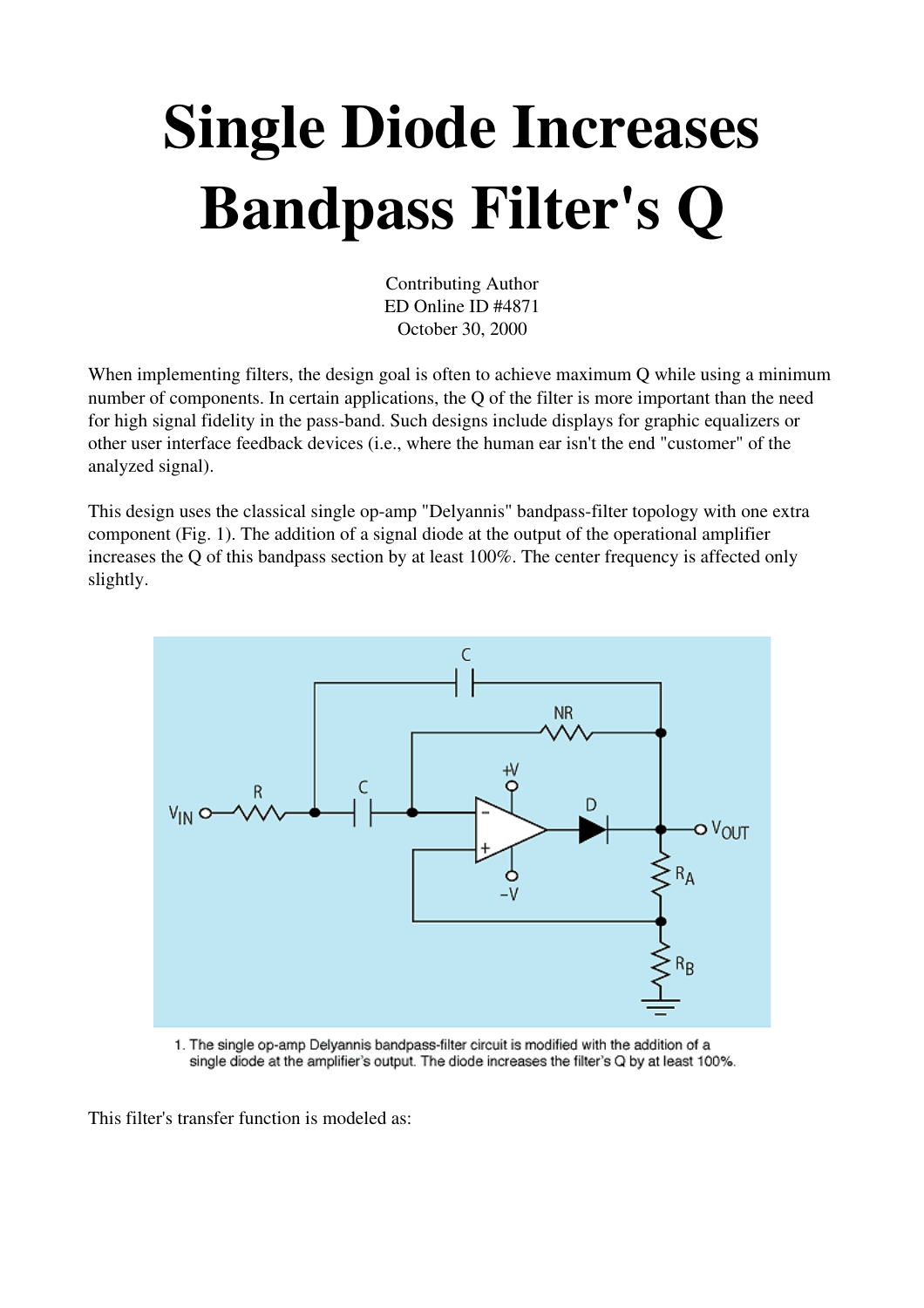$$
T(s) = \frac{s \left[ \frac{1}{RC(a-1)} \right]}{s^{2} + s \left[ \frac{Na + 2(a-1)}{(a-1)RCN} \right] + \frac{1}{C^{2}R^{2}N}}
$$

where a represents the feedback divider formed by  $R_A$  and  $R_B$  as defined by:

$$
a = \frac{R_B}{(R_B + R_A)}
$$

Q is then determined by:

$$
Q = \frac{\frac{R_A}{R_B}\sqrt{N}}{2\frac{R_A}{R_B} - N}
$$

It follows that the center frequency is given by:

$$
f_o = \frac{1}{2\pi CR\sqrt{N}}
$$

Illustrated in the graph is the frequency response of the standard filter block with values calculated at  $f_0 = 10$  kHz (Fig. 2). Superimposed on the graph is the frequency response of the same filter with an additional diode at the output of the op amp. Note that the center frequency has been shifted by approximately 25%. The frequency shift can be mitigated by component selection. Or, the Delyannis center-frequency design parameter can be adjusted in the initial design to account for this shift.

Distortion of the signal is audible with the added diode. But for LED display purposes, board space and cost can be saved versus using traditional methods to achieve comparable passband Q. Components used were 1% metal film resistors  $(R = 4.99k, RA = 100k, RB = 180k)$ , monolithic capacitors ( $C = 330$  pF), a 1N4148 diode, and an OP-27 operational amplifier.